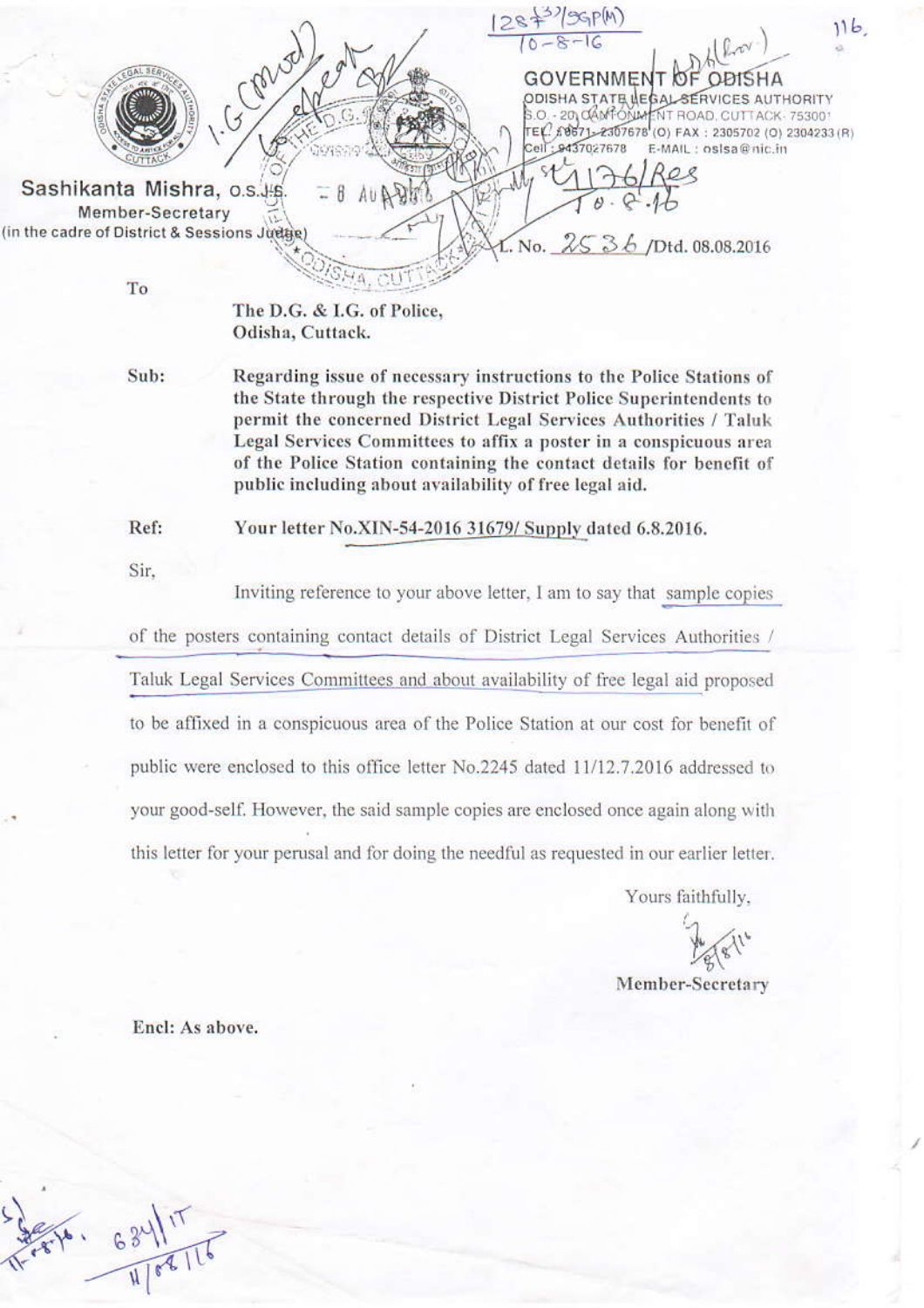



## ସଂପୂର୍ଷ ମାଗଣାରେ ଆଇନଗତ ସେବା ଓ ସହାୟତା ପାଇବା ଆମର ସାୟିଧାନିକ ଅଧୁକାର

ଆମ ସମ୍ବିଧାନରେ ସାମାଜିକ ଏବଂ ଆର୍ଥିକ ସରରେ ପନ୍ଧୁଆ ଥିବା ବ୍ୟକ୍ତିଙ୍କୁ ସଂପୂର୍ଣ୍ଣ ମାଗଣାରେ ଆଇନ ସେବା ଓ ବିଭିନ୍ନ ପ୍ରକାରର ସହାୟତା ଯୋଗାଇ ଦେବାର ବ୍ୟବସ୍ଥା ରହିଛି । ଏହି ସୁବିଧା ଜାତୀୟ, ରାଜ୍ୟ, ଜିଲ୍ଲା ଏବଂ ତାଲୁକ ସରରେ କାର୍ଯ୍ୟ କରୁଥିବା ଆଇନ ସେବା ପ୍ରାଧିକରଣ / କମିଟିମାନଙ୍କ ଦ୍ୱାରା ଯୋଗାଇ ଦିଆଯାଇଥାଏ । ଏହା ବ୍ୟତୀତ ଲୋକ ଅଦାଲତ, ମଧସ୍ଥତା ଓ ଆପୋଷ ବୁଝାମଣା ପରି ବିକକ୍ଟ ବିବାଦ ସମାଧାନ ସୂତ୍ର ମାଧମରେ ବିଚାରାଧିନ ଓ ପ୍ରାକ୍-ମକଦମା ସରର ବିବାଦମାନଙ୍କର ଆଶୁ, ସହଜ ଓ ସରଳ ସମାଧାନ କରାଯାଇଥାଏ ।

ମାଗଣା ଆଇନ ସେବା ଓ ସହାୟତା ପାଇବା ପାଇଁ ଯୋଗ୍ୟ:

- ଅନୁସୂଚିତ ଜାତି ବା ଅନୁସୂଚିତ ଉପଜାତି;  $(9)$
- (୨) ମାନବ ଚାଲାଣର ଶିକାରଗ୍ରସ ବ୍ୟକ୍ତି;
- (୩) ମହିଳା ଏବଂ ଶିଶ୍ର;
- $(8)$ ମାନସିକ ବିକାରଗ୍ରସ୍ତ ବା ଶାରୀରିକ ଅକ୍ଷମ ବ୍ୟକ୍ତି;
- $(8)$ ଶିକ ଶମିକ:
- ପ୍ରାକୃତିକ ବିପର୍ଯ୍ୟୟ ବା ଦଙ୍ଗାଗ୍ରସ ବ୍ୟକ୍ତି;  $(9)$
- $(9)$ ବେଠି ଶମିକ:
- ହାଜତରେ ବିଚାର ଅପେକ୍ଷାରେ ବା ବଣ୍ଡ ଭୋଗୁଥିବା ବନ୍ଦୀ; ଏବଂ  $(T)$
- ଭାରତର ଯେ କୌଣସି ନାଗରିକ ଯାହାଙ୍କର ସମସ୍ତ ଆଧାରରୁ ମିଳୁଥିବା ବାର୍ଷିକ ଆୟ ୧,୦୦,୦୦୦  $(0)$ ଟକାରୁ କମ୍ ।

## କି ପ୍ରକାରର ସାହାଯ୍ୟ ବା ସହାୟତା ମିଳେ:

- ( ୧ ) ମୋକଦ୍ଦମା ପରିଚାଳନା ପାଇଁ ସରକାରଙ୍କ ଖର୍ଚ୍ଚରେ ଓକିଲମାନଙ୍କୁ ନିଯୁକ୍ତି ଦିଆଯାଏ ।
- $(9)$ କୋର୍ଟ ଫିସ୍ ଓ ଅନ୍ୟାନ୍ୟ ଆନୁଷଙ୍ଗିକ ଖର୍ଚ୍ଚ ସରକାର ବହନ କରନ୍ତି ।
- ଆଇନଗତ ପରାମର୍ଶ ଇତ୍ୟାଦି  $(m)$

ମାଗଣାରେ ଆଇନଗତ ସେବା ଓ ସାହାଯ୍ୟ ପାଇଁ ରାଜ୍ୟ ଆଇନ ସେବା ପ୍ରାଧିକରଣ, ହାଇକୋର୍ଟ ଆଇନ ସେବା ସମିତି, ଜିଲ୍ଲା ଆଇନ ସେବା ପ୍ରାଧିକରଣ କିମ୍ବା ତାଲୁକ ଆଇନ ସେବା ସମିତିରେ ନିର୍ଦ୍ଦିଷ୍ଟ ଫର୍ମରେ ନିଜର ସମସ୍ୟା ବର୍ଣ୍ଣନା କରି ଆବେଦନ କରନ୍ତୁ ।

## (ଯୋଗାଯୋଗ କରନ୍ତ୍ର)

## ଓଡ଼ିଶା ରାଜ୍ୟ ଆଇନ ସେବା ପ୍ରାଧିକରଣ,

ଏସ୍.ଓ.-୨ ୦, ଜ୍ୟାୟନ୍ମେୟ ରୋଡ୍, ଜଟକ-୭ ୫୩୦ ୦ ୧ 

ଜିଲ୍ଲା ଆଇନ ସେବା ପ୍ରାଧିକରଣ କିମ୍ବା **O**କଣା :  $CCTIR$ :